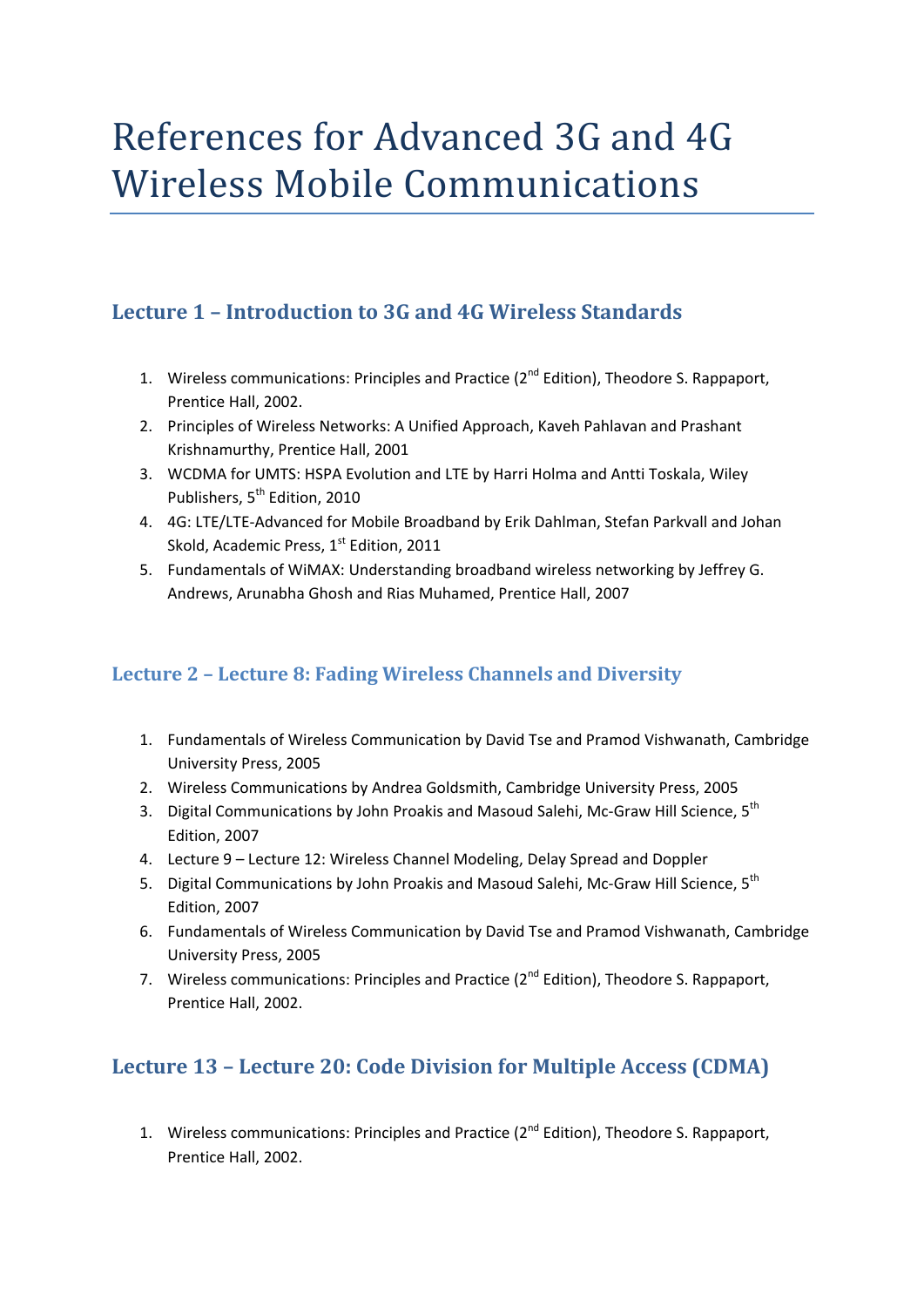- 2. CDMA: Principles of Spread Spectrum Communication by Andrew J. Viterbi, Addison Wesley, 1st Edition, 1995
- 3. IS‐95 CDMA and CDMA2000: Cellular/ PCS System Implementation by Vijay K. Garg, Prentice Hall, 1<sup>st</sup> Edition, 1999
- 4. A generalized Rake Receiver for Interference Suppression, by Gregory E. Bottomley, Tony Ottosson and Yi‐Pin Eric Wang, *IEEE Journal on Selected Areas in Communications*, Vol. 18., No. 8, August 2000.
- 5. Optimal Decorrelating Receivers for DS‐CDMA Systems: A Signal Processing Framework, *IEEE Transactions on Signal Processing*, 1996.

## **Lecture 20 – Lecture 26: Multiple‐Input Multiple‐Output (MIMO) Wireless Systems**

- 1. Fundamentals of Wireless Communication by David Tse and Pramod Vishwanath, Cambridge University Press, 2005
- 2. MIMO Wireless Communications by Ezio Biglieri, Robert Calderbank, Anthony Constantinides, Andrea Goldsmith, Arogyaswami Paulraj and H. Vincent Poor, Cambridge University Press, 2010.
- 3. Introduction to Space‐Time Wireless Communications by Arogyaswami Paulraj, Rohit Nabar and Dhananjay Gore, Cambridge University Press, 2008
- 4. Capacity of Multi‐antenna Gaussian Channels, Emre Telatar, *European Transactions on Telecommunications*, Vol. 10, No. 6, Nov/Dec 1999.
- 5. Diversity and Multiplexing: A Fundamental Tradeoff in Multiple-Antenna Channels, by Lizhong Zheng and David N.C.Tse, *IEEE Transactions in Information Theory*, Vol. 49, No. 5, May 2003.
- 6. A Simple Transmit Diversity Technique for Wireless Communications by Siavash Alamouti, *IEEE Journal on Selected Areas in Communications*, Vol. 16, No. 8, October 1998
- 7. Space‐Time Block Coding for Wireless Communications by Vahid Tarokh, Hamid Jafarkhani and Robert Calderbank, *IEEE Journal on Selected Areas in Communications*, Vol. 17, No. 3, March 1999.

#### **Lecture 27 to Lecture 35: OFDM and SC‐FDMA**

- 1. OFDM Wireless LANs: A Theoretical and Practical Guide by Juha Heiskala and John Terry, Sams Publishing, 2001
- 2. Orthogonal Frequency Division Multiplexing for Wireless Communications by Ye Geoffrey Li and Gordon L. Stuber, Springer, 2010
- 3. OFDMA Mobile Broadband Communications: A Systems Approach by Junyi Li, Xinzhou Wu and Rajiv Laroia, Cambridge University Press, 2013